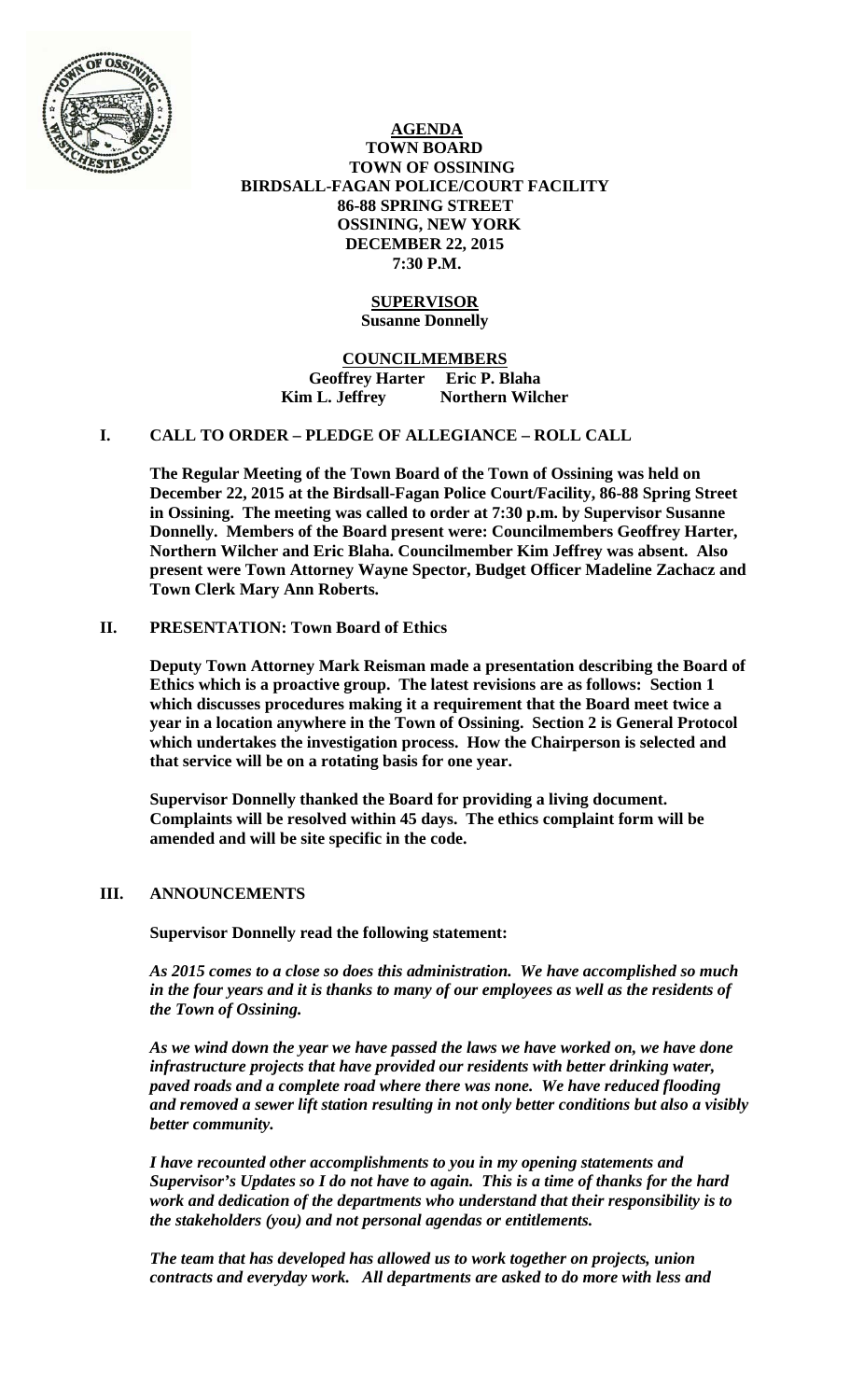*except for a few everyone tightened their belts and got to work without comment or complaint* 

*Our IMA partners especially the people we interface with everyday have proven to be a tremendous asset to the Town of Ossining. Each has shared their expertise with us and we have all grown in knowledge and experience.* 

*Our contract partners came to the table prepared to give the Town of Ossining the best possible price while providing excellent services. Our contract partners cover such a wide range from sanitation to planning to labor attorneys. Each has been available to us when needed and again their expertise has been priceless for us accomplishing our goals.* 

*The Administration has been hard at work every day leading by example and accomplishing so much. The role of CEO/CFO requires that the Supervisor be responsible for all finances as well as working with all Department Heads on goals and objectives as well as everyday work flow. Being available to discuss any issues as well as opportunities that a department could take advantage of allows the team to function better. Staying on top of the budget is essential throughout the year as is planning for the future.* 

*The Budget Officer's job is so much more then that – personnel/attendance, organizing of the meetings, controlling supplies and dealing with residents.* 

*Thanks cannot begin to express how I feel about these folks and their accomplishments. I have had the privilege to work alongside of the departments learn so much from each member of the department and together have made changes benefiting the residents (through controlling expenditures) but also employees updating the different job functions making them* 

*It is essential that each person takes the time to understand and learn the job they have been elected or appointed to. Knowledge is power and the residents and commercial property owners in Ossining expect that each has done their "homework" on all issues including asking appropriate questions and of course not jumping to conclusions before all the facts and repercussions are explained.* 

*This evening we have so much to celebrate today is Geoff Harter Day in the Town of Ossining. Geoff is retiring after giving 24 years to this community as a Town Board member, many of those years as the Deputy Supervisor and has been a dedicated member of the Recreation Advisory Board as the Town Lesion* 

#### **IV. PUBLIC COMMENT ON AGENDA ITEMS**

**Wendy Masserman read the following statement:**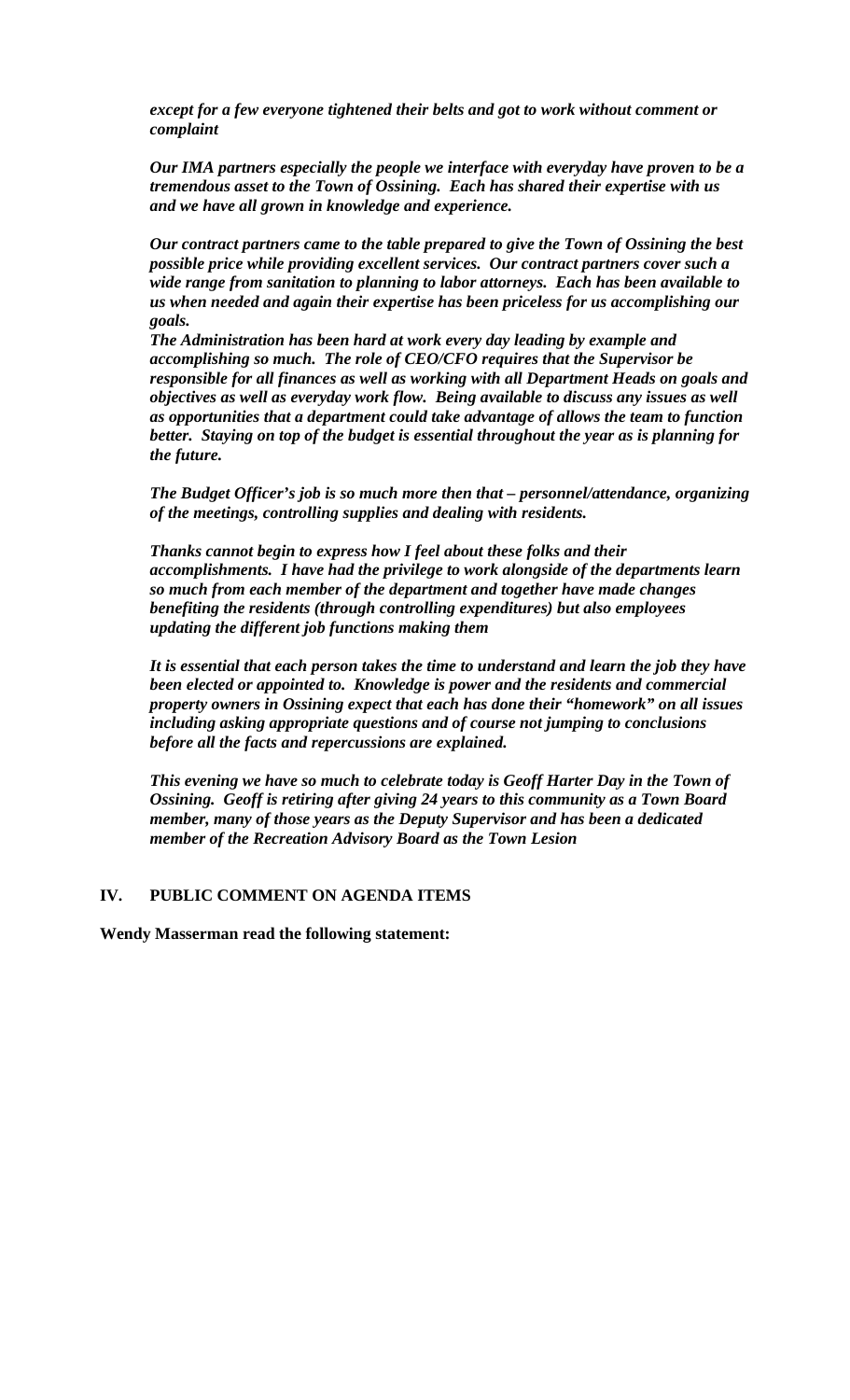Kenneth Kamber and Donna Sharrett have asked that I, as Chairperson of the Concerned Citizens of Ossining, read the following on their behalf as they could not be here in person.

Regarding the Town Board's vote to amend the Town's zoning code to allow assisted living as a usage in the General Business district:

This is a Type 1 action under New York State Department of Environmental Conservation regulations  $# 617.4$  because the adoption of changes in the allowable uses within the zoning district affects 25 or more acres, and this change has been requested by an applicant.

This is also a Type 1 action by the Town of Ossining Environmental Quality Review code # 85.6.A.10 because the proposed action will take place within a freshwater wetland and within the setbacks as prescribed in the Town's Freshwater Wetlands Protection Law.

Therefore, a SEQRA Negative Declaration is required prior to the Town Board adopting this change in usage.

The Planning Board, as lead agency for the SEQRA review, has approved a SEQRA Negative Declaration Memo prepared by Frederick P. Clark Associates, Inc.

This SEQRA Memo is inaccurate and should be corrected before the Town Board adopts the zoning usage change.

We do not oppose the addition of assisted living as a usage in the General Business district. We adamantly oppose any decisions, to include votes, based on inaccurate documents.

Climate change is the environment's response to the past and continued degradation and destruction of its natural resources. It is our understanding that this degradation and destruction will absolutely have a significant adverse impact on future generations. It has been made abundantly clear that this understanding is either not shared or is ignored by others, to include those in decision making positions and those who guide the decision makers.

The word "significance" is subjective; even when considering the possibility of adverse impacts from an action which proposes to use herbicides in a wetland and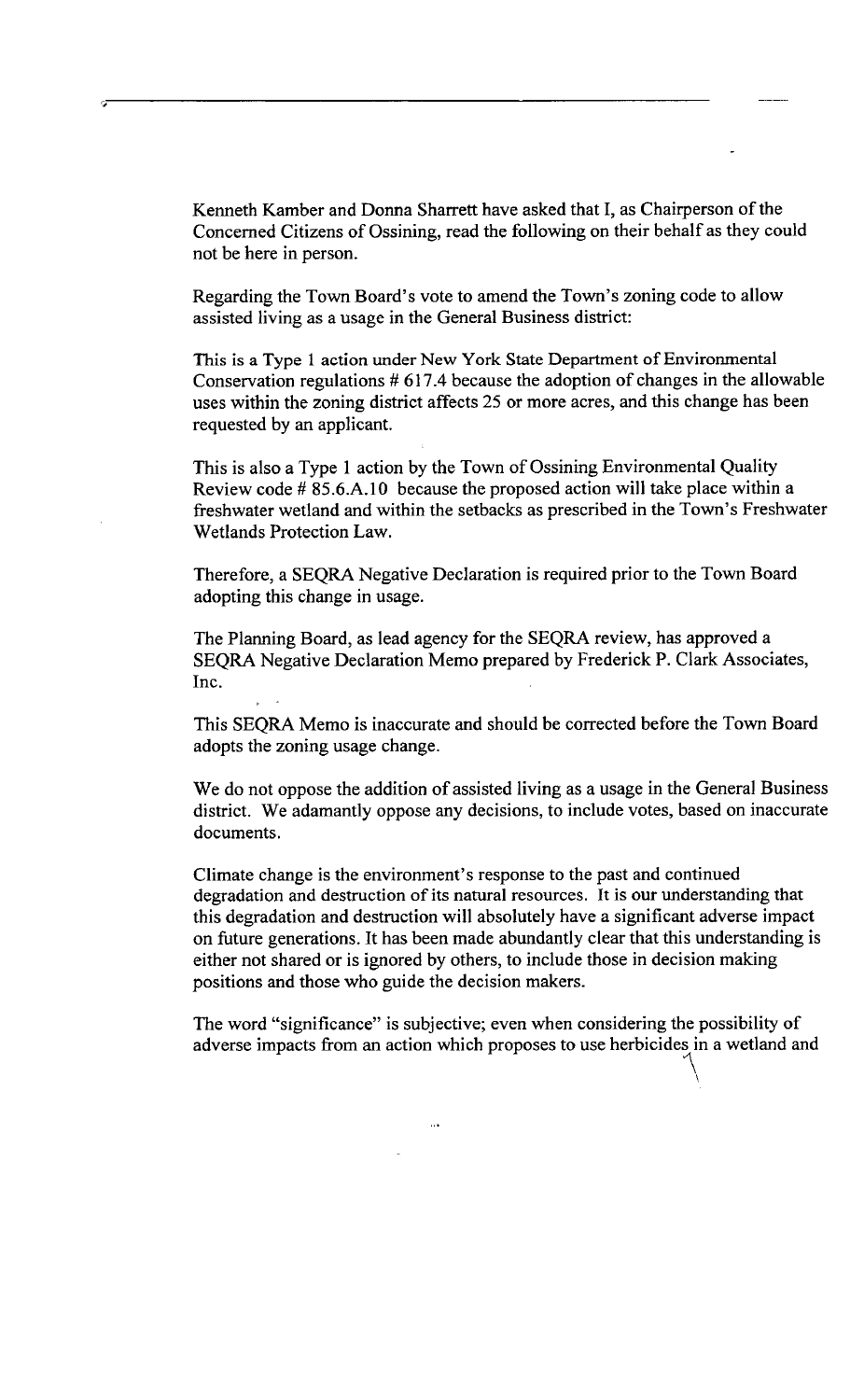watercourse, create slopes of compacted imported fill directed towards a wetland and watercourse, destruction of all required wetland and watercourse buffers, and demolition of an old structure in the vicinity of a wetland and watercourse without a risk mitigation plan, as examples.

Note: the demolition of this old structure, with the possibility of asbestos, lead, septic and oil tank contaminants, is also in the immediate vicinity of a public shopping center.

Our understanding of the word "significance" differs greatly from that of the Town's Planning Board and consultant. Destruction or degradation of the ephemeral wetland and watercourse on our property would adversely impact the wildlife which depends on them; wildlife which includes hawks, owls, bats, fox, songbirds, and other mammals, amphibians and avian species. Ephemeral wetlands, in particular, are crucial to wildlife during the spring breeding season. It is only from a human perspective that the possibility of adverse impacts could be subjective.

Although we could never agree with the finding that this action as proposed will have little or no possibility of significant adverse environmental impacts, we regretfully accept that others do not share our understanding of this.

We do however adamantly oppose that inaccurate documents, and the review of proposed projects based on knowingly inaccurate and incomplete information, be condoned by our Town Board.

We ask our Town Board to require that the SEQRA Negative Declaration Memo be made accurate and complete prior to voting on this zoning change.

Thank you,

Kenneth Kamber & Donna Sharrett 84 Morningside Drive, Ossining

## **V. BOARD RESOLUTIONS**

#### **A. Approval of Minutes-Regular Meeting**

**Councilmember Blaha moved and it was seconded by Councilmember Wilcher that the following be approved:**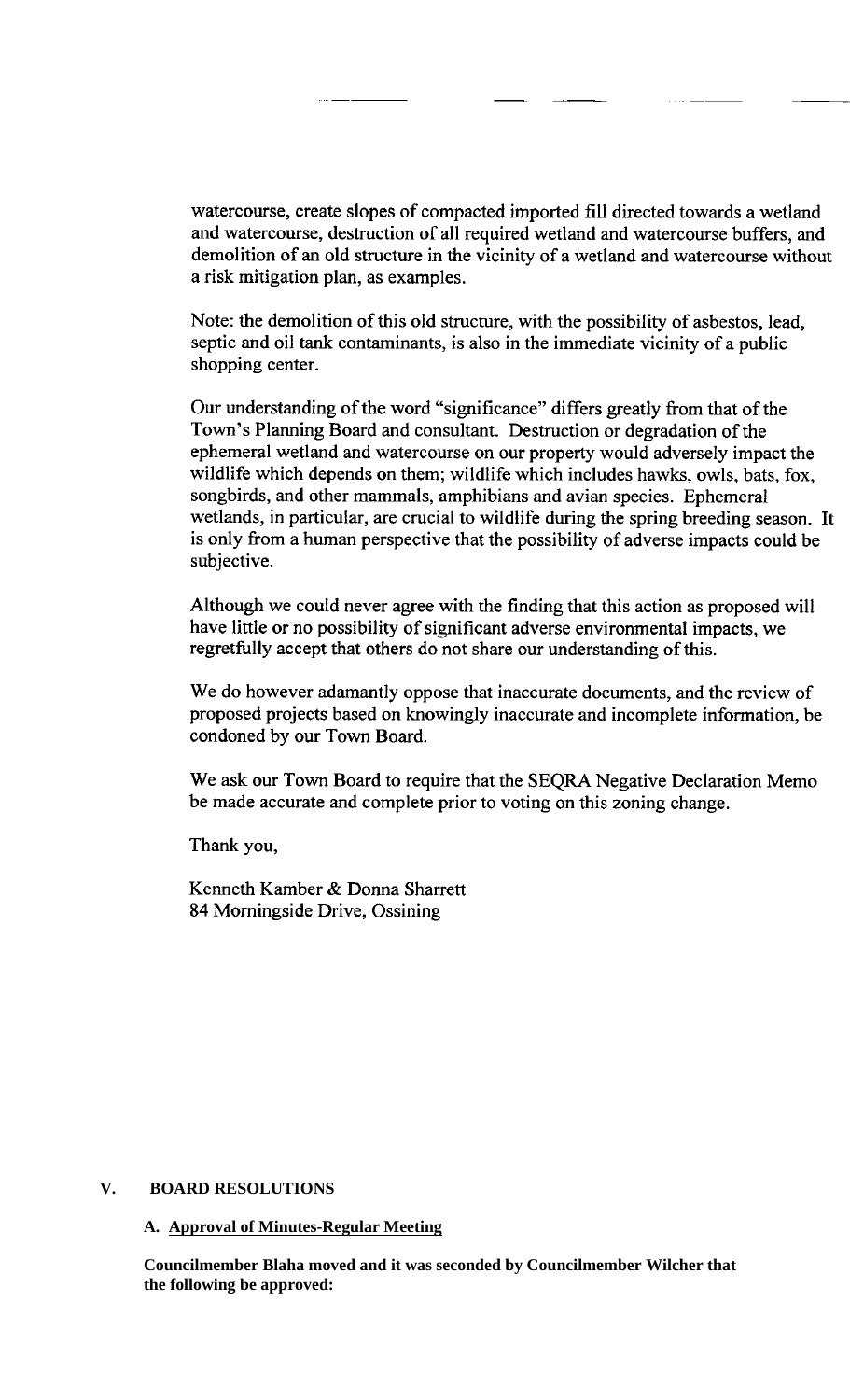**Resolved, that the Town Board of the Town of Ossining hereby approves the December 8, 2015, Minutes of the Regular Meeting as presented.** 

 **Motion Carried: Unanimously** 

## **B. Approval of Minutes-Special Meeting**

**Councilmember Harter moved and it was seconded by Councilmember Wilcher that the following be approved:** 

**Resolved, that the Town Board of the Town of Ossining hereby approves the December 15, 2015, Minutes of the Special Meeting as presented.** 

 **Motion Carried: Unanimously** 

### **C. Approval of Voucher Detail Report**

**Councilmember Wilcher moved and it was seconded by Councilmember Harter that the following be approved:** 

**Resolved, that the Town Board of the Town of Ossining hereby approves the Voucher Detail Report dated December 22, 2015 in the amount of \$ 629,867.25**.

**Motion Carried: Unanimously** 

### **D.Board of Ethics- Policies and Procedures**

**Councilmember Blaha moved and it was seconded by Councilmember Wilcher that the following be approved:** 

**Whereas, the Town of Ossining has charged the Board of Ethics with establishing procedures for expanding the Town Code of Ethics and establishing a system for the process of providing ethics opinions;** 

**Now, therefore be it Resolved, that the Town Board of the Town of Ossining hereby accepts the policies, rules and procedures adopted by the Board of Ethics for the Town of Ossining.** 

 **Motion Carried: Unanimously** 

#### **E. Lakeville Sewer Lift Station Resolution to increase capital project**

**Councilmember Wilcher moved and it was seconded by Councilmember Harter that the following be approved:** 

**Resolved, that the Town Board of the Town of Ossining hereby authorizes a budget amendment for capital project #2013-2185, entitled "Lakeville Sewer Lift Station Remediation", from \$167,534.09 to \$175,658.09. The project budget increase of \$8,124 will be funded by a transfer from fund balance from the Consolidated Sewer Fund.** 

| Increase: 037.8120.2185      | \$8,124 Lakeville Sewer Lift Station Remediation (Expense) |
|------------------------------|------------------------------------------------------------|
| Increase: 037.0037.5031.0188 | \$8,124 Lakeville Sewer Lift Station Remediation (Revenue) |
| Increase: 045.9901.0906      | \$8,124 Consolidated Sewer Transfer to Capital (Expense)   |
| Increase: 045.0045.4795      | \$8,124 Consolidated Sewer Fund Balance (Revenue)          |

**Motion Carried: Unanimously** 

## **F. TAX CERTIORARI**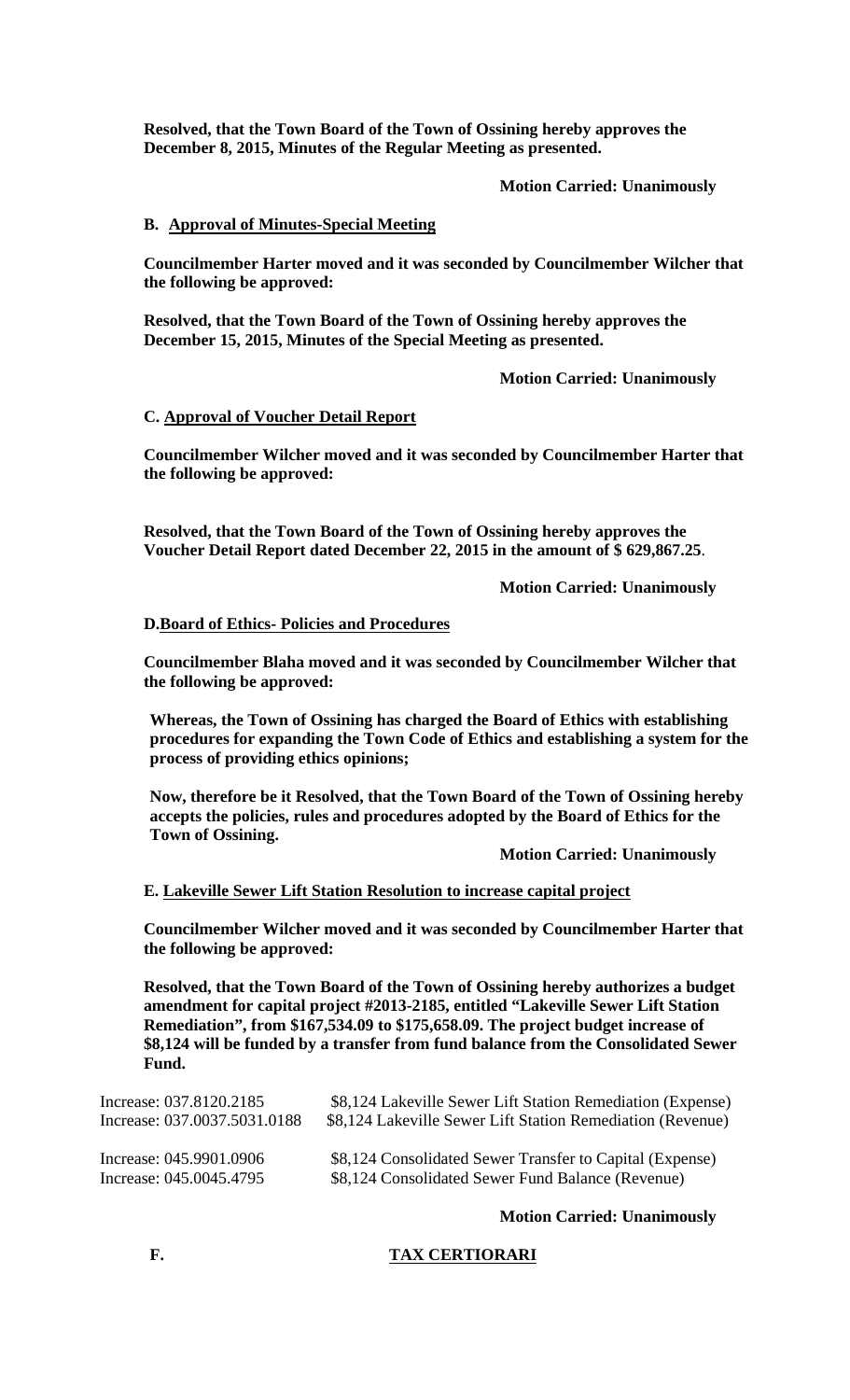# **529 T & R Realty LLC, vs. Town of Ossining**

**Councilmember Wilcher moved and it was seconded by Councilmember Harter that the following be approved:** 

**WHEREAS, proceedings pursuant to Article 7 of the Real Property Tax Law of the State of New York were instituted by T & R Realty LLC, against The Town of Ossining, to review the tax assessments made on Petitioner's property located at 95 Croton Avenue, Town of Ossining, and designated on the tax assessment map of The Town of Ossining as Section 89.16-1-52 for Tax Assessment Years 2012 through 2015; which proceedings are now pending in the Supreme Court of the State of New York, County of Westchester, under Index Nos. 66842/12; 65640/13; 67280/14 and 67337/15; and** 

**WHEREAS, the above Petitioner has agreed to a compromise and settlement of such proceedings, subject to the approval of the Town Board, correcting and reducing the assessed valuation of its real property and improvements, as follows: 95 Croton Avenue, Ossining, N.Y. 10562 SBL: 89.16-1-52** 

| Reduction Final Assessed |  |
|--------------------------|--|
|                          |  |
|                          |  |
| \$62,900                 |  |
|                          |  |
|                          |  |
|                          |  |

**WHEREAS, any and all refunds necessitated by said settlement will be made without interest; and** 

**WHEREAS, the Town Board, upon the recommendation of the Assessor, concurred by the Town Attorney, finds the proposed settlement appropriate and in the best interest of the Town of Ossining; now therefore it is** 

**RESOLVED, that settlement of the proceedings, on the terms set forth herein, is hereby accepted and approved, subject to the approval of the Supreme Court, Westchester County, wherein such proceedings are pending; and it is further** 

**RESOLVED, that the Town Attorney is hereby authorized and directed to procure and execute any documents necessary to effectuate such settlement; and it is further** 

**RESOLVED, subject to the approval of the Supreme Court, Westchester County, that the Assessor is authorized and directed to make the changes and corrections to the individual unit assessment on the tax assessment roll of the Town of Ossining, which will be ordered pursuant to the Consent Judgment to be entered in accordance with the terms of this settlement, and the Receiver of Taxes is authorized and directed to process and pay the refund of Town of Ossining taxes estimated to be \$ 899.23,, which will be ordered pursuant to said Consent Judgment.** 

 **Motion Carried: Unanimously** 

 **G. TAX CERTIORARI**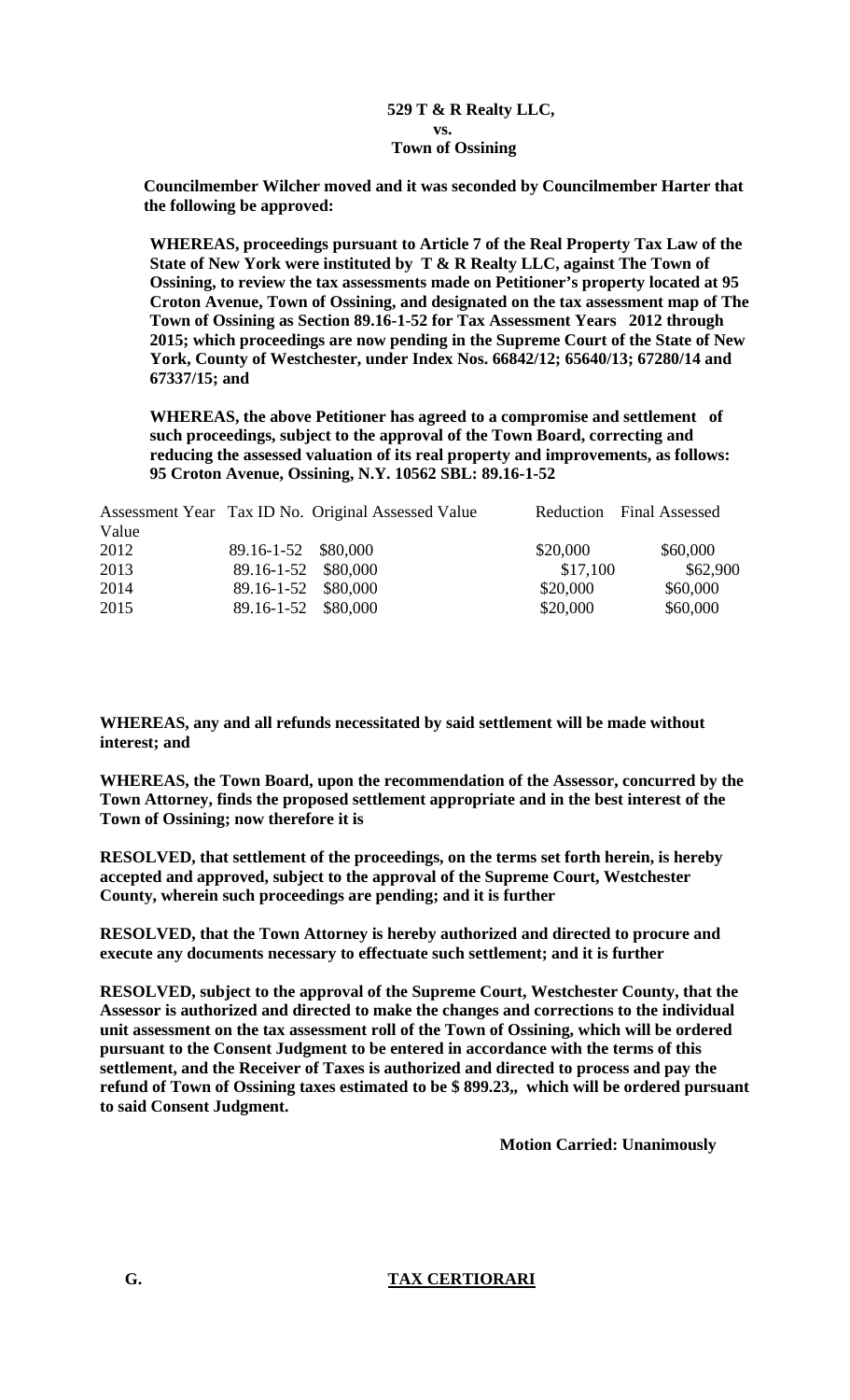## **STP Briarcliff LLC vs. Town of Ossining**

**Councilmember Harter moved and it was seconded by Councilmember Blaha that the following be approved:** 

**WHEREAS, proceedings pursuant to Article 7 of the Real Property Tax Law of the State of New York were instituted by STP Briarcliff LLC, against The Town of Ossining, to review the tax assessments made on Petitioner's property located at 325 South Highland Avenue, Town of Ossining, and designated on the tax assessment map of The Town of Ossining as Section 97.19-2-1 for Tax Assessment Years 2011 through 2015; which proceedings are now pending in the Supreme Court of the State of New York, County of Westchester, under Index Nos. 15692/11; 66925/12; 66153/13; 66966/14 and 67427/15; and WHEREAS, the above Petitioner has agreed to a compromise and settlement of such proceedings, subject to the approval of the Town Board, correcting and reducing the assessed valuation of its real property and improvements, as follows:**  325 South Highland Avenue, Ossining, N.Y. 10562 SBL: 97.19-2-1

|       | Assessment Year Tax ID No. Original Assessed Value |          | Reduction Final Assessed |
|-------|----------------------------------------------------|----------|--------------------------|
| Value |                                                    |          |                          |
| 2011  | 97.19-2-1 \$209,675                                | \$28,325 | \$181,350                |
| 2012  | 97.19-2-1 \$209,675                                | \$20,575 | \$189,100                |
| 2013  | 97.19-2-1 \$209,675                                | \$14,685 | \$194,990                |
| 2014  | 97.19-2-1 \$215,625                                | \$43,075 | \$215,625                |
| 2015  | 97.19-2-1 \$215,625                                | \$60,250 | \$155,375                |

**WHEREAS, any and all refunds necessitated by said settlement will be made without interest; and** 

**WHEREAS, the Town Board, upon the recommendation of the Assessor, concurred by the Town Attorney, finds the proposed settlement appropriate and in the best interest of the Town of Ossining; now therefore it is** 

**RESOLVED, that settlement of the proceedings, on the terms set forth herein, is hereby accepted and approved, subject to the approval of the Supreme Court, Westchester County, wherein such proceedings are pending; and it is further** 

**RESOLVED, that the Town Attorney is hereby authorized and directed to procure and execute any documents necessary to effectuate such settlement; and it is further** 

**RESOLVED, subject to the approval of the Supreme Court, Westchester County, that the Assessor is authorized and directed to make the changes and corrections to the individual unit assessment on the tax assessment roll of the Town of Ossining, which will be ordered pursuant to the Consent Judgment to be entered in accordance with the terms of this settlement, and the Receiver of Taxes is authorized and directed to process and pay the refund of Town of Ossining taxes estimated to be \$ 1,264.93, which will be ordered pursuant to said Consent Judgment.** 

**Motion Carried: Unanimously** 

# **H. RESOLUTION ADOPTING LOCAL LAW #12 OF 2015 FOR THE PURPOSE OF ADDING ASSISTED LIVING FACILITIES AS A PERMITTED PRINCIPAL USE IN THE GENERAL BUSINESS DISTRICT**

**Councilmember Harter moved and it was seconded by Councilmember Wilcher that the following be approved:**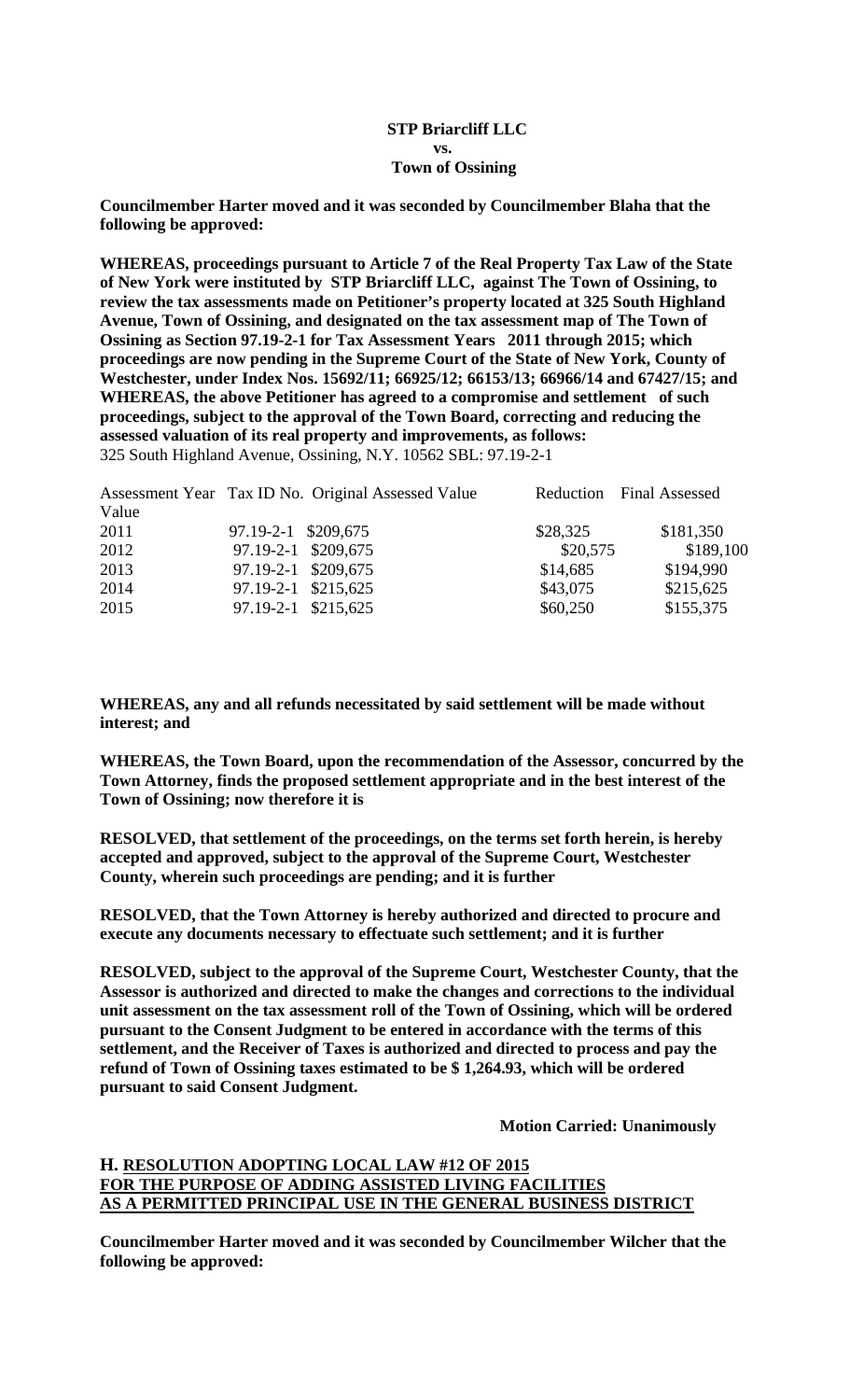**WHEREAS, the Town Board is considering the adoption of a Local Law for the purpose of adding Assisted Living Facilities as a Permitted Principal Use in the General Business (GB) zoning district; and** 

**WHEREAS, the proposed action also includes the issuance of Site Plan, Wetlands Permit and Tree Removal Permit approvals by the Planning Board to the proposed Artis Senior Living LLC assisted living facility (the "Proposed Action"); and** 

**WHEREAS, in accordance with the requirements of the New York State Environmental Quality Review Act (SEQRA), the Planning Board declared its intent to be the Lead Agency with respect to the Proposed Action and thereafter became the Lead Agency; and** 

**WHEREAS, on December 16, 2015, after taking a "hard look" at the Full Environmental Assessment Form and all of the associated materials prepared in connection with the Proposed Action, the Planning Board, as Lead Agency, adopted a Negative Declaration regarding the Proposed Action for the reasons stated therein; and** 

**WHEREAS, the Town Board held a public hearing regarding the subject Local Law on July 22, 2014 during which all persons interested were given an opportunity to be heard; and** 

**WHEREAS, in accordance with Section 200-52 of the Town's Zoning Law, the Town Board referred the subject Local Law to the Town Planning Board and via a memorandum dated June 25, 2014 received comments and a positive recommendation in response; and** 

**WHEREAS, the Town Board has given due consideration to the Planning Board's comments and recommendation; and** 

**WHEREAS, in accordance with Sections 239-l and m of the New York State General Municipal Law, the Town Board referred the subject Local Law to the Westchester County Department of Planning (WCDP) and received a response from the WCDP by letter dated June 16, 2014; and** 

**WHEREAS, said letter from the WCDP states in part, "We have reviewed the proposed zoning petition …. and find the zoning text amendment to be a matter for local determination in accordance with the Town's planning and zoning policies;" and** 

**WHEREAS, Town Board has given due consideration to the comments of the WCDP.** 

**NOW, THEREFORE, BE IT RESOLVED, AS FOLLOWS:** 

- **1. The Town Board hereby adopts and incorporates the recitations and statements set forth above as if fully set forth and resolved herein.**
- **2. The Town Board hereby adopts Local Law #12 of 2015; except as specifically modified by the amendments contained therein, the Town of Ossining Zoning Law, as originally adopted and amended from time to time thereafter, is to remain in full force and effect.**

# **Motion Carried: Unanimously**

## **VI. CORRESPONDENCE TO BE RECEIVED AND FILED**

**Councilmember Wilcher moved and it was seconded by Councilmember Blaha that the following be approved:** 

**Resolved, that the Town Board of the Town of Ossining hereby accepts the following meeting minutes:** 

- **Planning Board Meeting Minutes dated October 21, 2015.**
- **Planning Board Meeting Minutes dated November 18, 2015.**